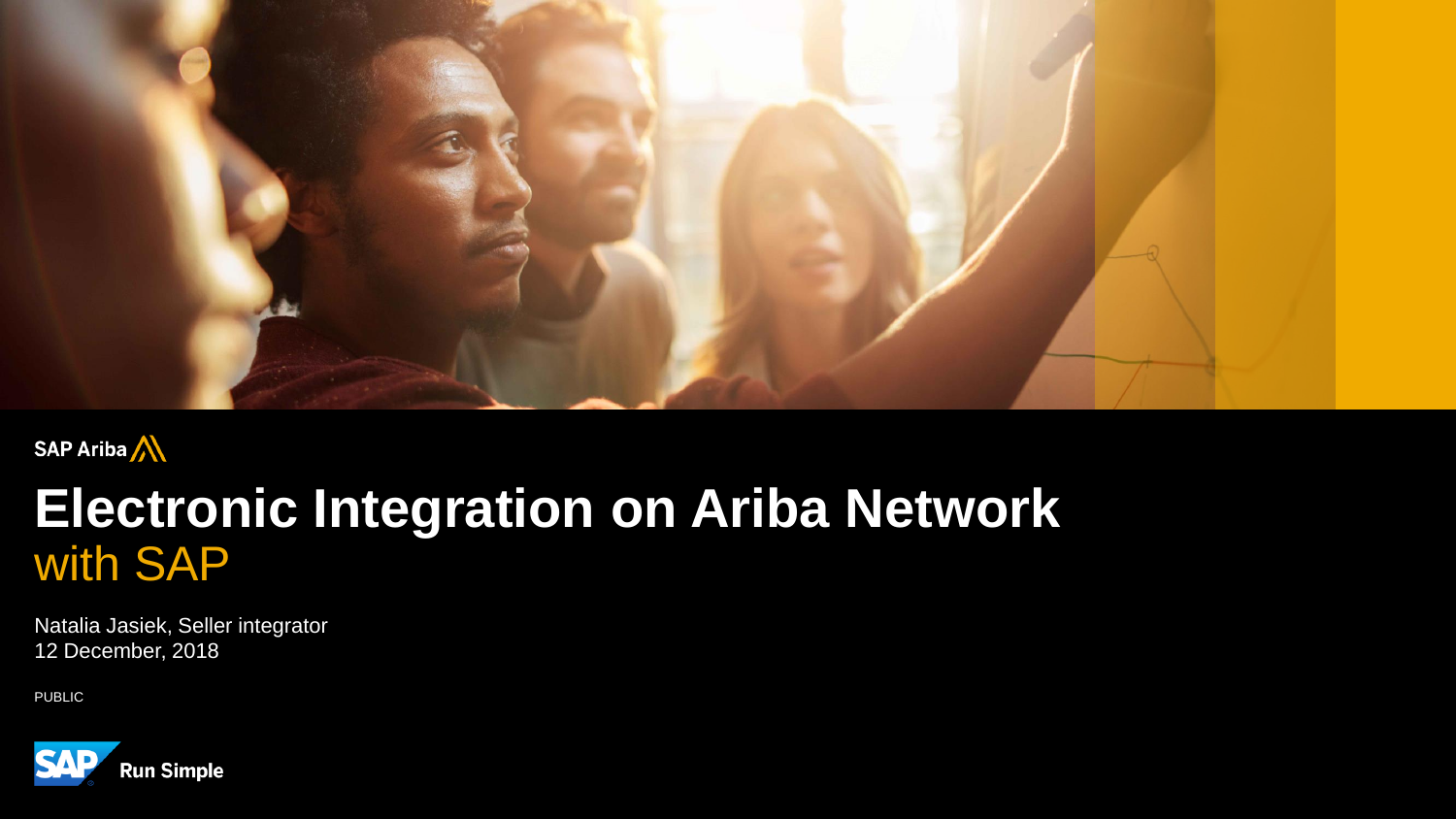## **Integration Methods**

| <b>Ariba</b><br><b>Integration method</b> | Recommended volume and<br>infrastructure                  | <b>AN Transaction Types Supported</b> | <b>Communication</b><br><b>Protocol</b> /<br><b>Connection Type</b> | <b>Subscription</b><br>level | <b>Comments</b>                                                                                                       |
|-------------------------------------------|-----------------------------------------------------------|---------------------------------------|---------------------------------------------------------------------|------------------------------|-----------------------------------------------------------------------------------------------------------------------|
| <b>cXML</b><br>Via Integration<br>Gateway | > 500 (PO or INV)/year<br>existing integration capability | All (Ariba supported)                 | <b>HTTPS</b>                                                        | Silver and above             | Ariba Standard<br>Must adhere to Ariba cXML guides<br>Attachments are supported<br>Supported for Mexican tax einvoice |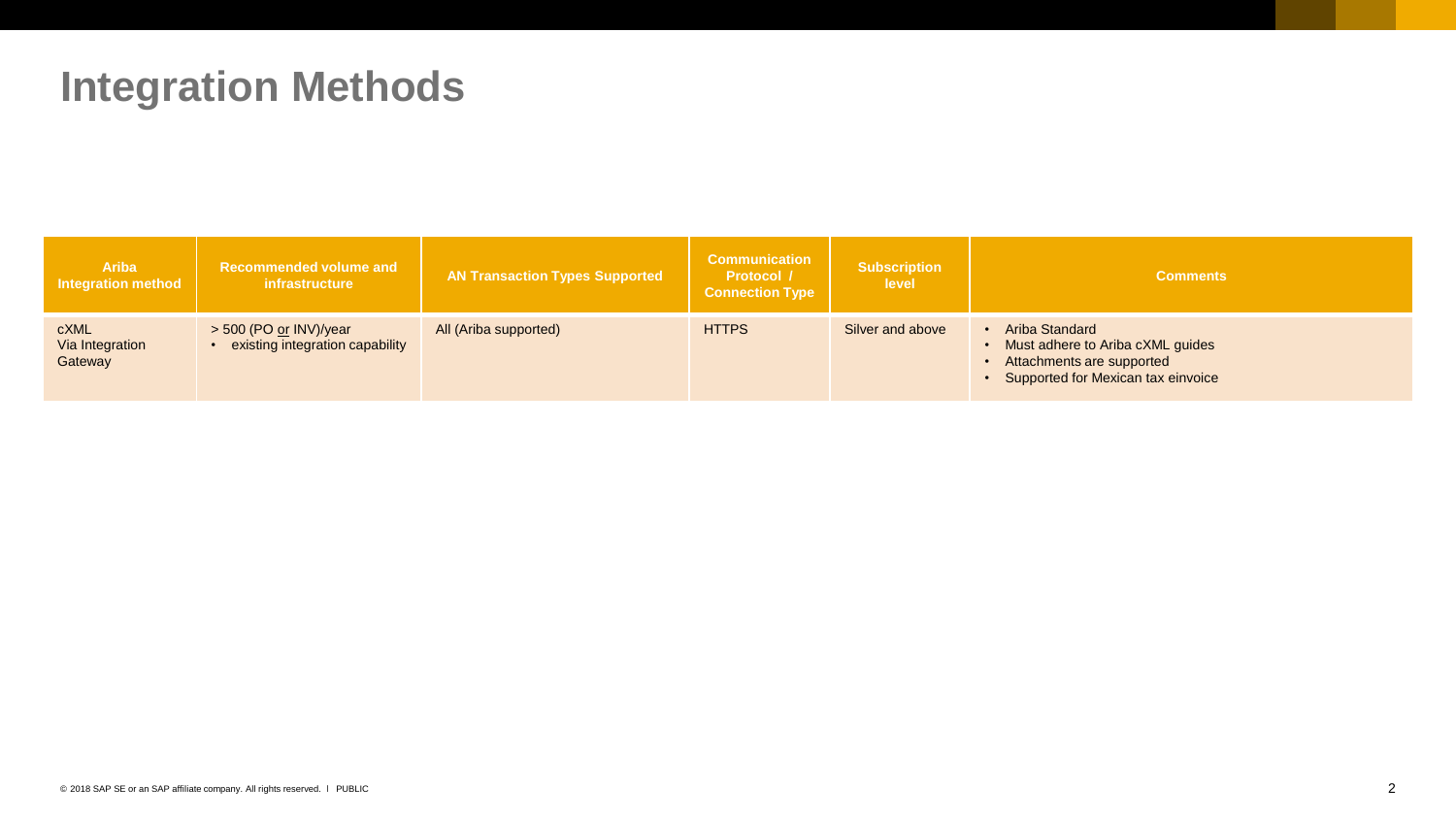## **What is integration?**

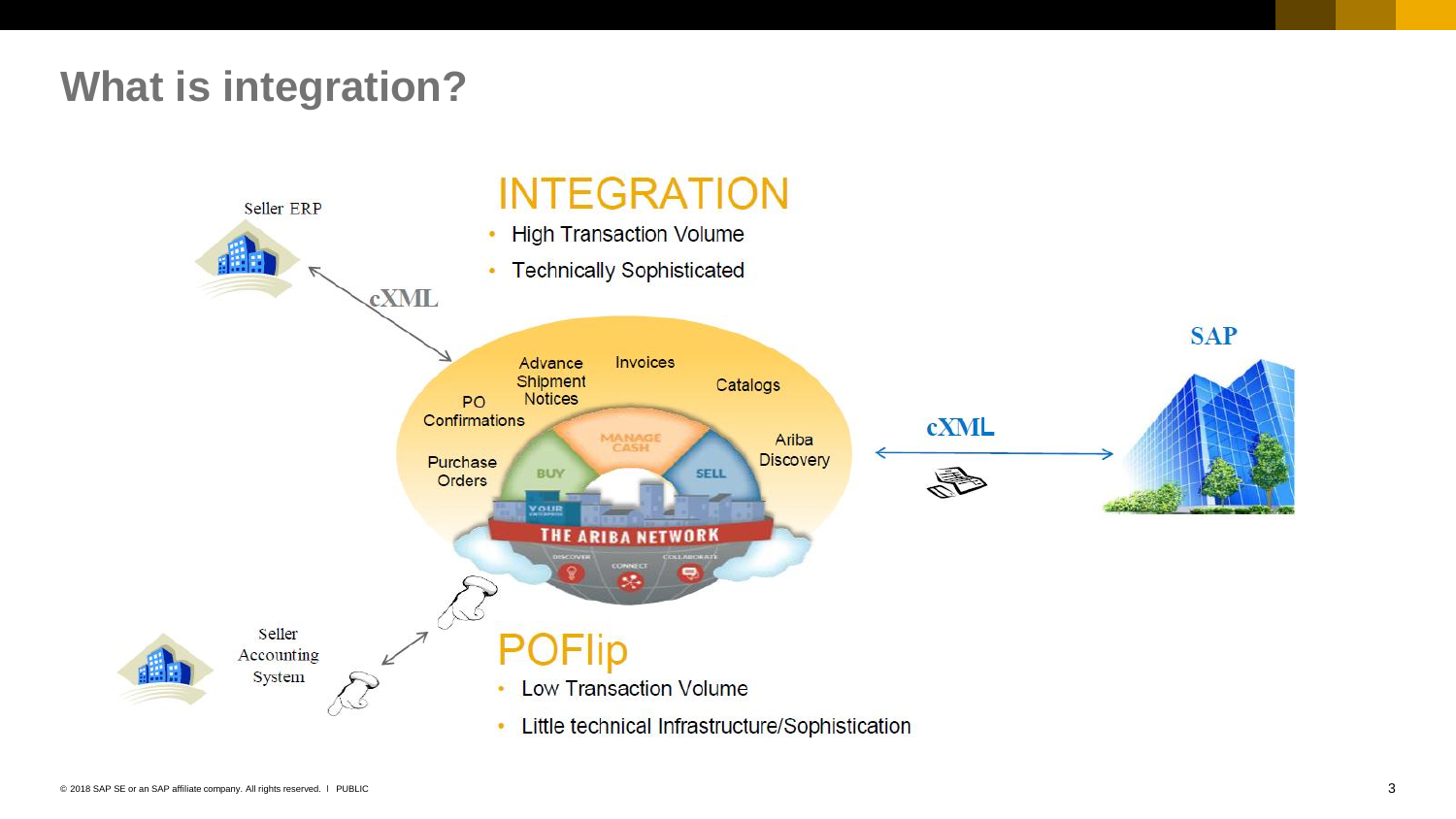### **Seller Integration Methodology – Six stage integration according to our best practice**

 $\cdot$  **A** Planning and Testing are the most critical and time consuming steps

- Milestone dates to be determined at kick-off meeting
- If Invoice/OC in scope, can supplier start with using Ariba portal whilst integration is ongoing?

|                | Plan   |        | <b>Design</b> | <b>Build</b> | <b>Test</b><br>$\sqrt{\lambda}$ |        | <b>Deploy</b> | Go<br>Live |
|----------------|--------|--------|---------------|--------------|---------------------------------|--------|---------------|------------|
|                | Week 1 | Week 2 | Week 3        | Week 4       | Week 5                          | Week 6 | Week 7        | Week 8     |
| Plan           | ÷      |        |               |              |                                 |        |               |            |
| <b>Design</b>  |        |        |               |              |                                 |        |               |            |
| <b>Build</b>   |        |        |               |              |                                 |        |               |            |
| <b>Test</b>    |        |        |               |              | $\mathbf{L}$                    |        |               |            |
| <b>Deploy</b>  |        |        |               |              |                                 |        |               |            |
| <b>Go Live</b> |        |        |               |              |                                 |        |               |            |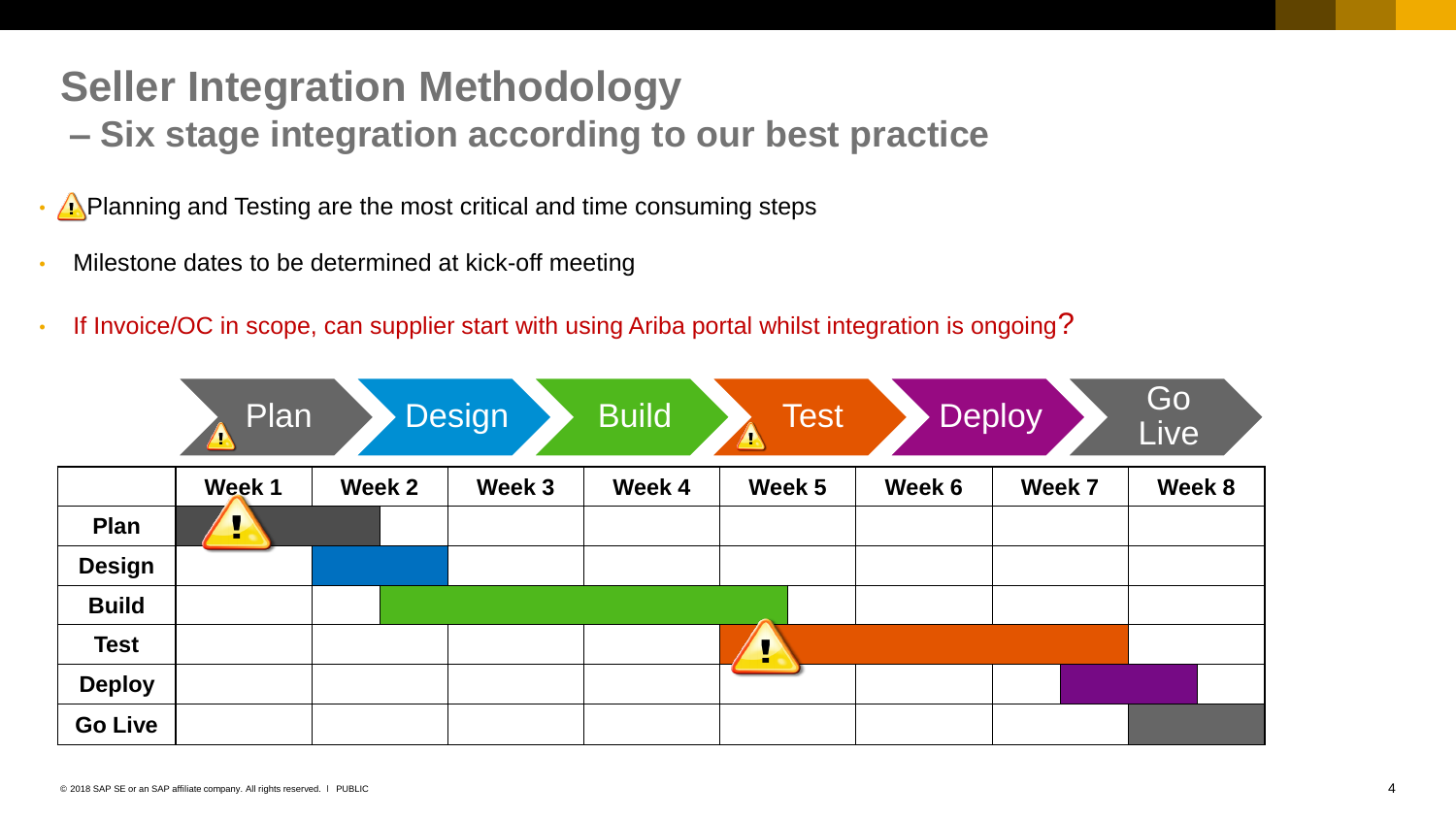## **Project Life Cycle – integration**

| Plan                                                                                                                      | <b>Design</b>                                                                                                                       | <b>Build</b>                                                                 | <b>Test</b>                                                                                               | <b>Deploy</b>                                                                                               | Go<br>Live                                                                                    |
|---------------------------------------------------------------------------------------------------------------------------|-------------------------------------------------------------------------------------------------------------------------------------|------------------------------------------------------------------------------|-----------------------------------------------------------------------------------------------------------|-------------------------------------------------------------------------------------------------------------|-----------------------------------------------------------------------------------------------|
| <b>Kick Off Meeting</b><br><b>Define Project Scope</b><br><b>Documents, business</b><br>rules, format                     | <b>Configurations</b><br><b>Confirm AN Account</b><br>(ANID) set up<br><b>Test account configured</b><br><b>Routing configured.</b> | <b>Supplier Development</b><br><b>Performs Dev and QA</b><br>testing of maps | <b>UAT Testing</b><br><b>Conduct UAT testing</b><br>with Customer<br><b>Pre-defined test</b><br>scenarios | <b>Migration to Production</b><br>Seller migrates maps to<br><b>Production</b>                              | <b>Production</b><br><b>Transactions</b><br><b>Confirm successful</b><br>transactions in Prod |
| Define Project Plan<br>Agree on milestone dates.                                                                          | <b>Confirm Relationship</b><br>established in Test.<br>Define test plan, identify<br>test scenarios                                 | Establish connectivity to<br>the AN                                          | Validate that solution<br>meets requirements                                                              | <b>Confirm AN Accounts</b><br>configured in Production<br>Confirm relationship<br>established in Production | Support<br>SI Post-production<br>support                                                      |
| Commit to target Go Live<br>date<br>Define Project Team and<br><b>Resources</b><br>Contacts list and<br>governance model. | Supplier's technical<br>solution defined.                                                                                           | Submit sample cXML/EDI<br>invoices to SI for<br>validation                   | Formal sign-off and<br>acceptance                                                                         | <b>Buyer/Seller change</b><br>management steps<br>Communications, internal<br>set ups                       | Ongoing technical support<br>Project close                                                    |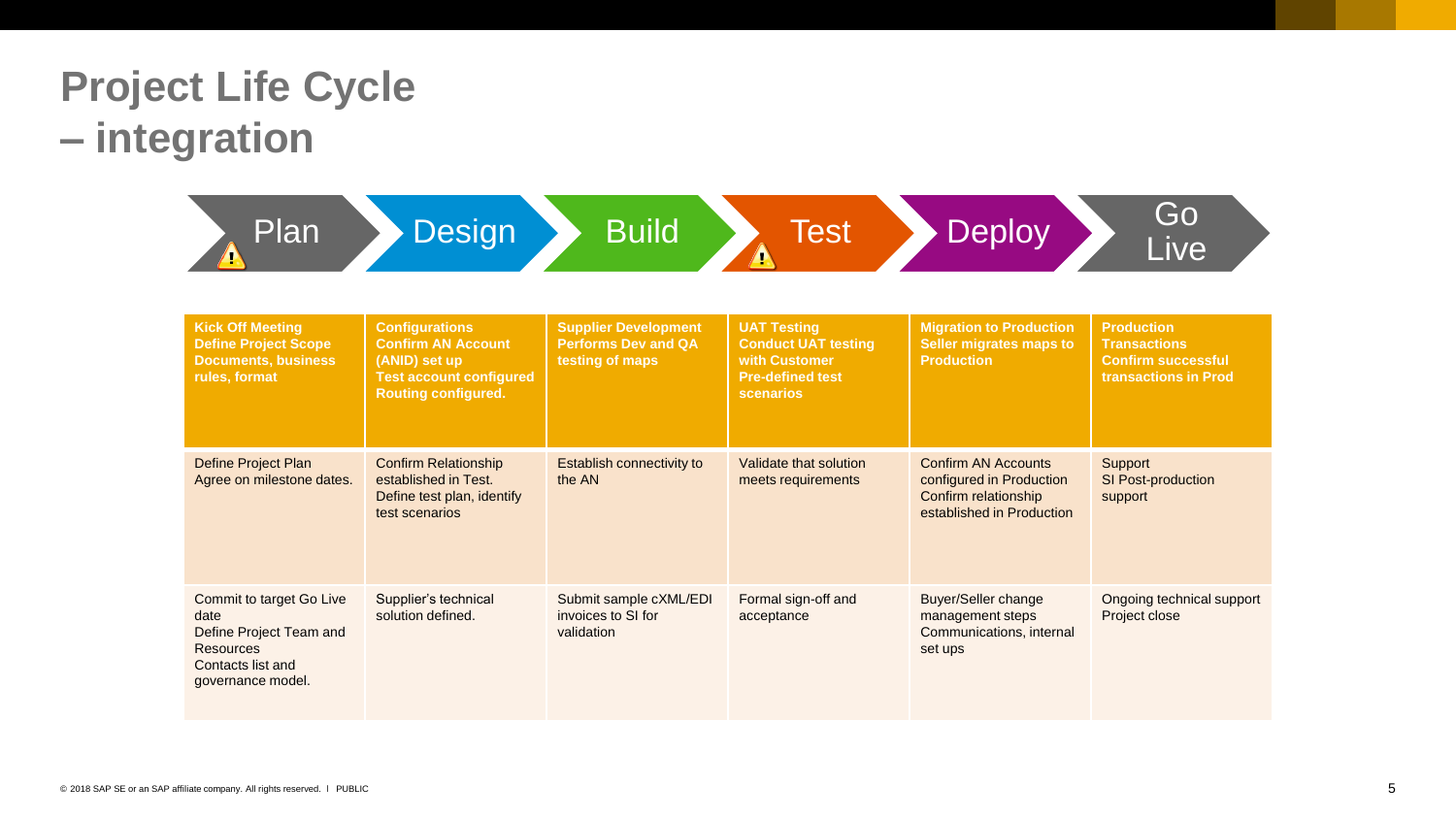## **Best practices for the supplier**

- Participate on weekly project follow up meetings (30 Minutes) with Supplier Integrator during the whole integration process;
	- **NB:** When catalog in scope, the supplier must agree on a way to monitor the implementation with their CKE (mail, weekly meeting)
- Planning phase: get familiar with the cXML guideline for SAP Global, define roles and responsibilities of project resources and agree on milestone dates;
- Design phase: defines the test scenarios; configure the Ariba account in production and in test mode;
- Building phase: establish connectivity to Ariba network (suppliers already on the network with other buyers will already have connectivity setup), create a cXML sample for the required transaction documents;
- Testing phase: Technical contact is engaged in day to day testing activities: post documents on Ariba test environment according to the test scenario, log on Ariba and check their status, receive technical advices from Supplier Integrator;
	- **NB:** when catalog is scope, the catalog needs to be available before testing phase start
- Deployment phase: supplier should migrate his account to production mode; internal communication for the switch to production mode is needed;
- Go Live to production: document exchange runs in production mode; Supplier integrator provides technical support during the first two weeks;